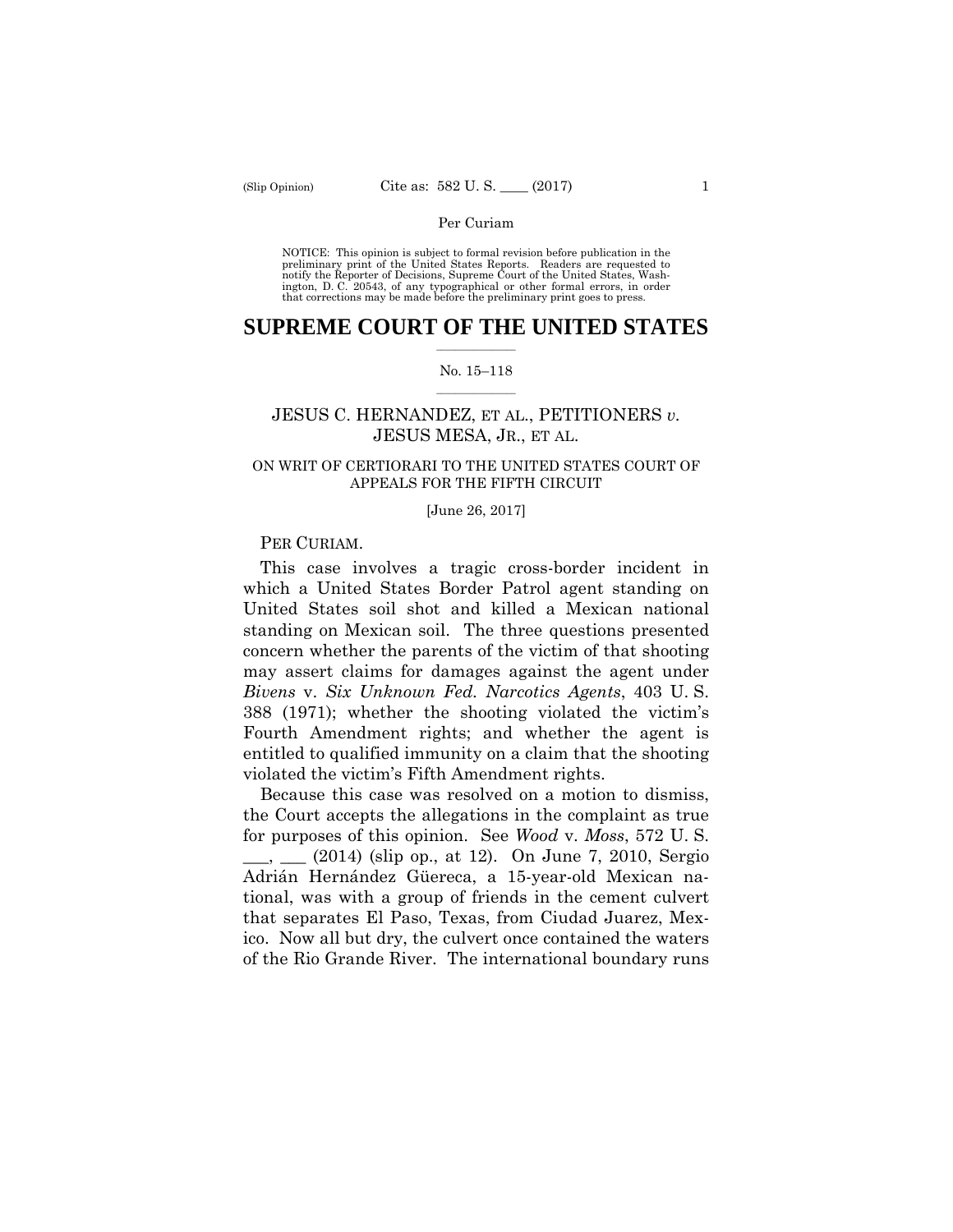### Per Curiam

down the middle of the culvert, and at the top of the embankment on the United States side is a fence. According to the complaint, Hernández and his friends were playing a game in which they ran up the embankment on the United States side, touched the fence, and then ran back down. At some point, Border Patrol Agent Jesus Mesa, Jr., arrived on the scene by bicycle and detained one of Hernández's friends in United States territory as the friend ran down the embankment. Hernández ran across the international boundary into Mexican territory and stood by a pillar that supports a railroad bridge spanning the culvert. While in United States territory, Mesa then fired at least two shots across the border at Hernández. One shot struck Hernández in the face and killed him. According to the complaint, Hernández was unarmed and unthreatening at the time.

 gov/opa/pr/federal-officials-close-investigation-death-sergio-The Department of Justice investigated the incident. The Department concluded that the shooting "occurred while smugglers attempting an illegal border crossing hurled rocks from close range at a [Customs and Border Patrol] agent who was attempting to detain a suspect." Dept. of Justice, Office of Public Affairs, Federal Officials Close Investigation Into the Death of Sergio Hernandez-Guereca (Apr. 27, 2012), online at http://www.justice. hernandez-guereca (as last visited June 23, 2017). "[O]n these particular facts," the Department determined, "the agent did not act inconsistently with [Customs and Border Patrol] policy or training regarding use of force." *Ibid.* The Department also declined to bring federal civil rights charges against Mesa. In the Department's view, there was insufficient evidence that Mesa "acted willfully and with the deliberate and specific intent to do something the law forbids," and, in any event, Hernández "was neither within the borders of the United States nor present on U. S. property, as required for jurisdiction to exist under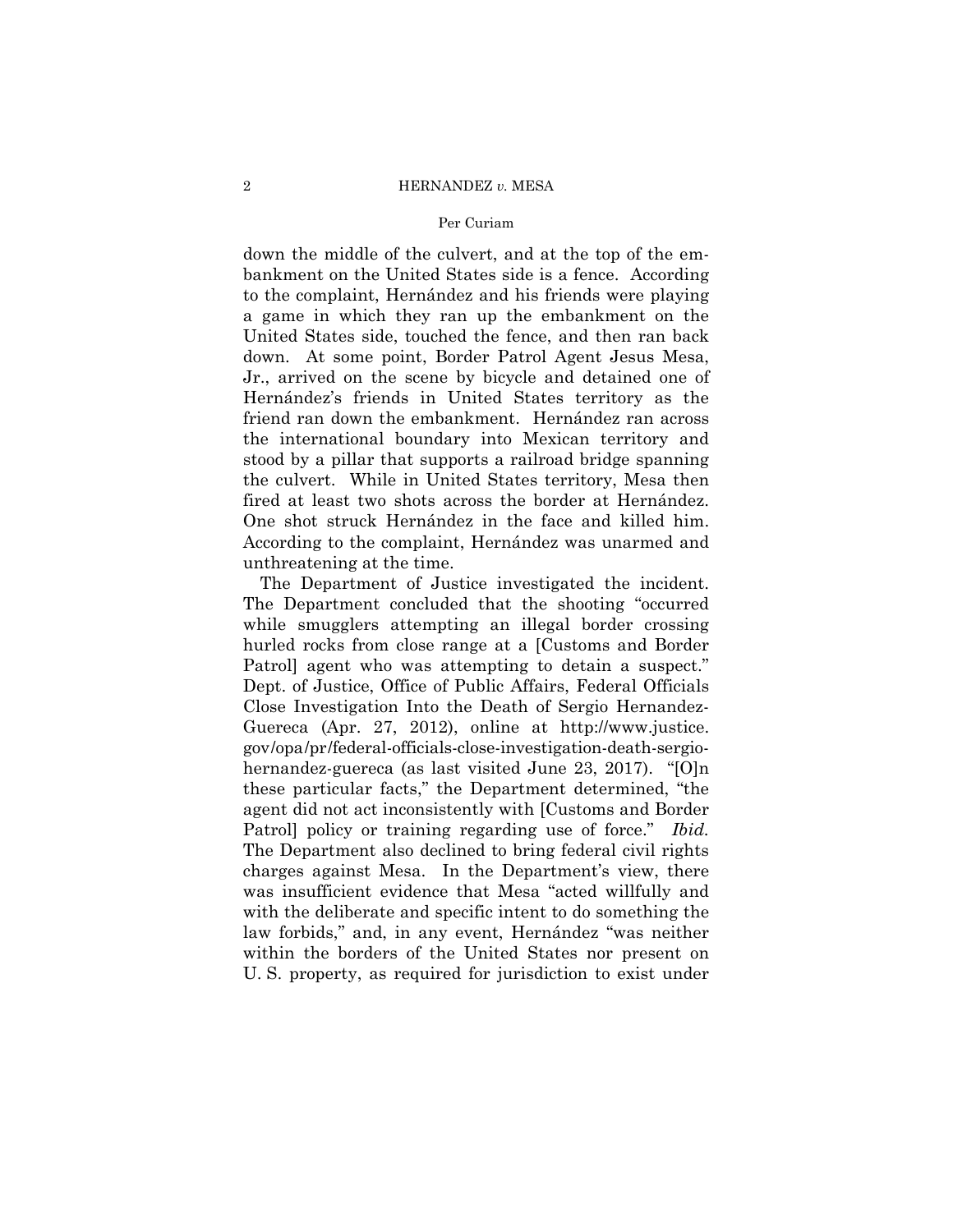the applicable federal civil rights statute." *Ibid.* The Department expressed regret for the loss of life in the incident and pledged "to work with the Mexican government within existing mechanisms and agreements to prevent future incidents." *Ibid.* 

 Petitioners—Hernández's parents—brought suit. Among other claims, petitioners brought claims against Mesa for damages under *Bivens*, alleging that Mesa violated Hernández's rights under the Fourth and Fifth Amendments. The United States District Court for the Western District of Texas granted Mesa's motion to dismiss. A panel of the Court of Appeals for the Fifth Circuit affirmed in part and reversed in part. The panel held that Hernández lacked any Fourth Amendment rights under the circumstances, but that the shooting violated his Fifth Amendment rights. *Hernandez* v. *United States*, 757 F. 3d 249, 267, 272 (2014); *id.,* at 280–281 (Dennis, J., concurring in part and concurring in judgment); *id.,* at 281 (DeMoss, J., concurring in part and dissenting in part). The panel also found "no reason to hesitate in extending *Bivens* to this new context." *Id.,* at 275. And the panel held that Mesa was not entitled to qualified immunity, concluding that "[n]o reasonable officer would have understood Agent Mesa's alleged conduct to be lawful." *Id.,* at 279. Judge DeMoss dissented in part, arguing that Hernández lacked any Fifth Amendment rights under the circumstances. *Id.,* at 281–282.

On rehearing en banc, the Court of Appeals unanimously affirmed the District Court's dismissal of petitioners' claims against Mesa. The en banc Court of Appeals first held that petitioners had failed to state a claim for a violation of the Fourth Amendment because Hernández was "a Mexican citizen who had no 'significant voluntary connection' to the United States" and "was on Mexican soil at the time he was shot." *Hernandez* v. *United States*, 785 F. 3d 117, 119 (CA5 2015) (*per curiam*) (quoting *United States* v.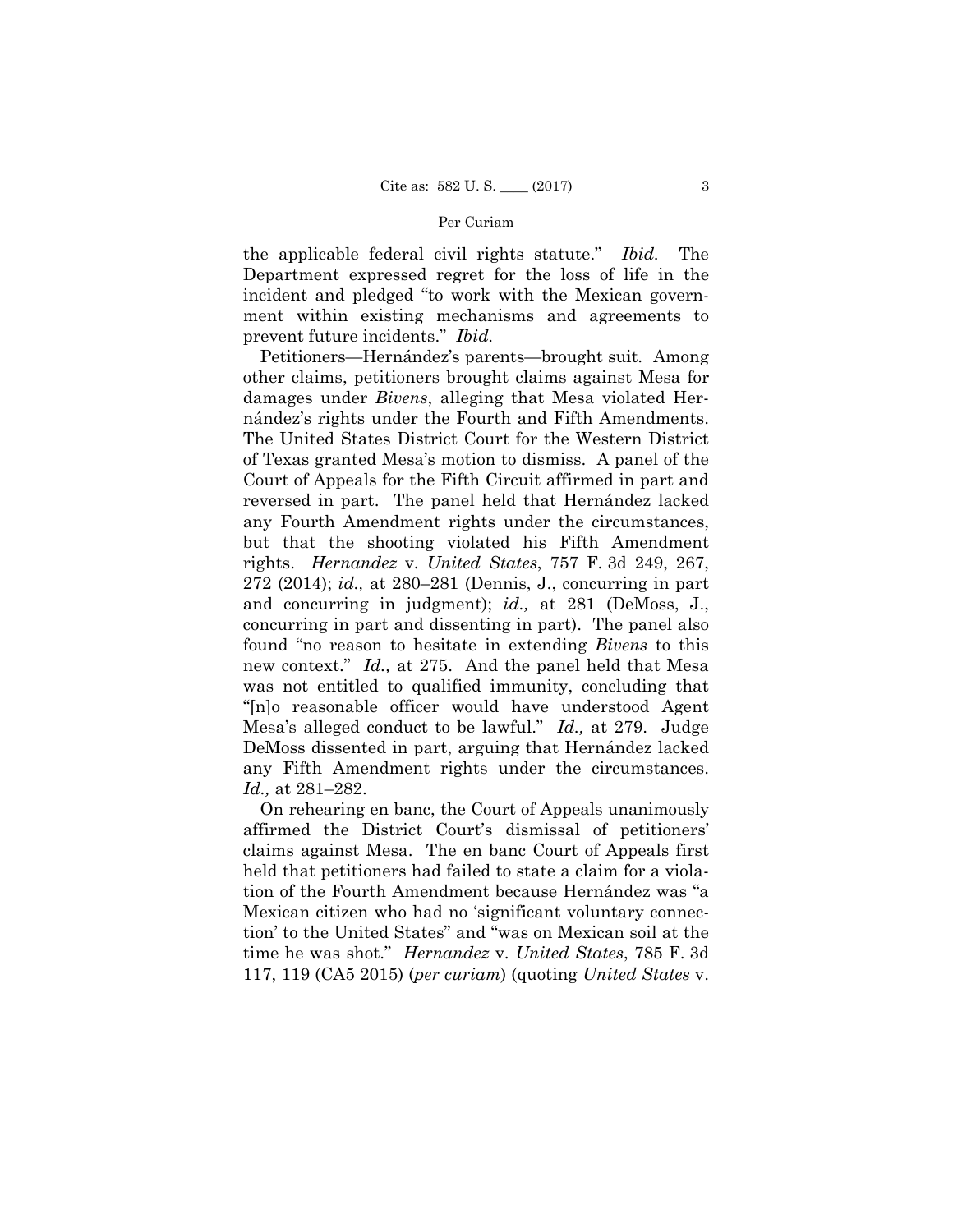## Per Curiam

*Verdugo-Urquidez*, 494 U. S. 259, 271 (1990)). As to petitioners' claim under the Fifth Amendment, the en banc Court of Appeals was "somewhat divided on the question of whether Agent Mesa's conduct violated the Fifth Amendment," but was "unanimous" in concluding that Mesa was entitled to qualified immunity. 785 F. 3d, at 120. The en banc Court of Appeals explained that "[n]o case law in 2010, when this episode occurred, reasonably warned Agent Mesa" that "the general prohibition of excessive force applies where the person injured by a U. S. official standing on U. S. soil is an alien who had no significant voluntary connection to, and was not in, the United States when the incident occurred." *Ibid.* Because the en banc Court of Appeals resolved petitioners' claims on other grounds, it "did not consider whether, even if a constitutional claim had been stated, a tort remedy should be crafted under *Bivens*." *Id.,* at 121, n. 1 (Jones, J., concurring). Ten judges filed or joined five separate concurring opinions. *Id.,* at 121–143.

This Court granted certiorari. 580 U. S. \_\_\_ (2016). The Court now vacates the judgment of the Court of Appeals and remands for further proceedings.

 (quoting *Bivens*, 403 U. S., at 396). In the decision recently The Court turns first to the *Bivens* question, which is "antecedent" to the other questions presented. *Wood*, 572 U. S., at \_\_\_ (slip op., at 11). In *Bivens*, this Court "recognized for the first time an implied right of action for damages against federal officers alleged to have violated a citizen's constitutional rights." *Correctional Services Corp.*  v. *Malesko*, 534 U. S. 61, 66 (2001). A *Bivens* remedy is not available, however, where there are "'special factors counselling hesitation in the absence of affirmative action by Congress.'" *Carlson* v. *Green*, 446 U. S. 14, 18 (1980) announced in *Ziglar* v. *Abbasi*, *ante*, p. \_\_\_, this Court has clarified what constitutes a "special facto[r] counselling hesitation." See *ante*, at 12–14, 17–23. "[T]he in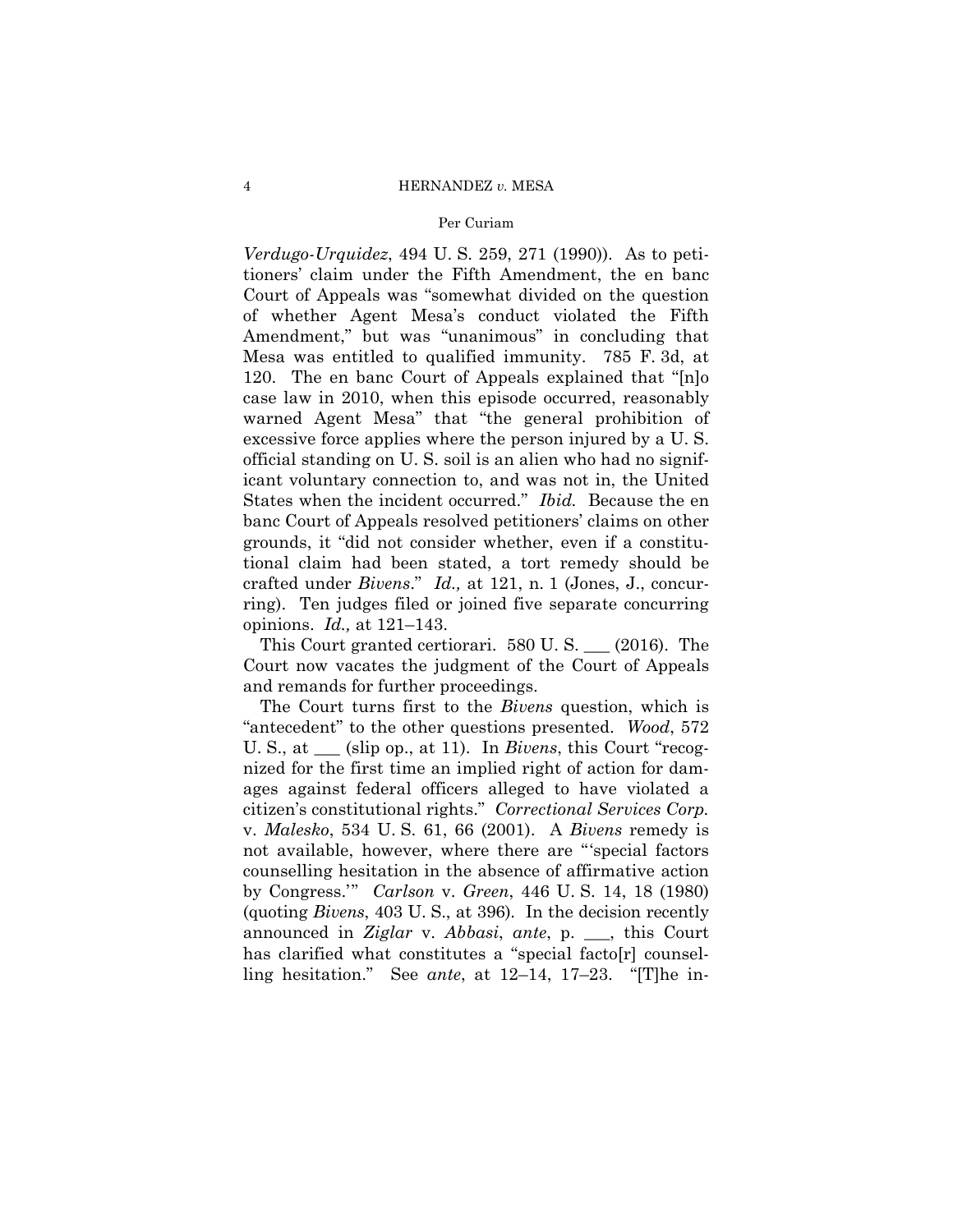quiry," the Court explains, "must concentrate on whether the Judiciary is well suited, absent congressional action or instruction, to consider and weigh the costs and benefits of allowing a damages action to proceed." *Ante*, at 12.

The Court of Appeals here, of course, has not had the opportunity to consider how the reasoning and analysis in *Abbasi* may bear on this case. And the parties have not had the opportunity to brief and argue its significance. In these circumstances, it is appropriate for the Court of Appeals, rather than this Court, to address the *Bivens*  question in the first instance. This Court, after all, is one "'of review, not of first view.'" *Expressions Hair Design* v. *Schneiderman*, 581 U. S. \_\_\_, \_\_\_ (2017) (slip op., at 10) (quoting *Nautilus, Inc.* v. *Biosig Instruments, Inc.*, 572 U. S.  $\_\_$ ,  $\_\_$  (2014) (slip op., at 14)).

With respect to petitioners' Fourth Amendment claim, the en banc Court of Appeals found it unnecessary to address the *Bivens* question because it concluded that Hernández lacked any Fourth Amendment rights under the circumstances. This approach—disposing of a *Bivens*  claim by resolving the constitutional question, while assuming the existence of a *Bivens* remedy—is appropriate in many cases. This Court has taken that approach on occasion. See, *e.g., Wood*, *supra*, at \_\_\_ (slip op., at 11). The Fourth Amendment question in this case, however, is sensitive and may have consequences that are far reaching. It would be imprudent for this Court to resolve that issue when, in light of the intervening guidance provided in *Abbasi*, doing so may be unnecessary to resolve this particular case.

With respect to petitioners' Fifth Amendment claim, the en banc Court of Appeals found it unnecessary to address the *Bivens* question because it held that Mesa was entitled to qualified immunity. In reaching that conclusion, the en banc Court of Appeals relied on the fact that Hernández was "an alien who had no significant voluntary connection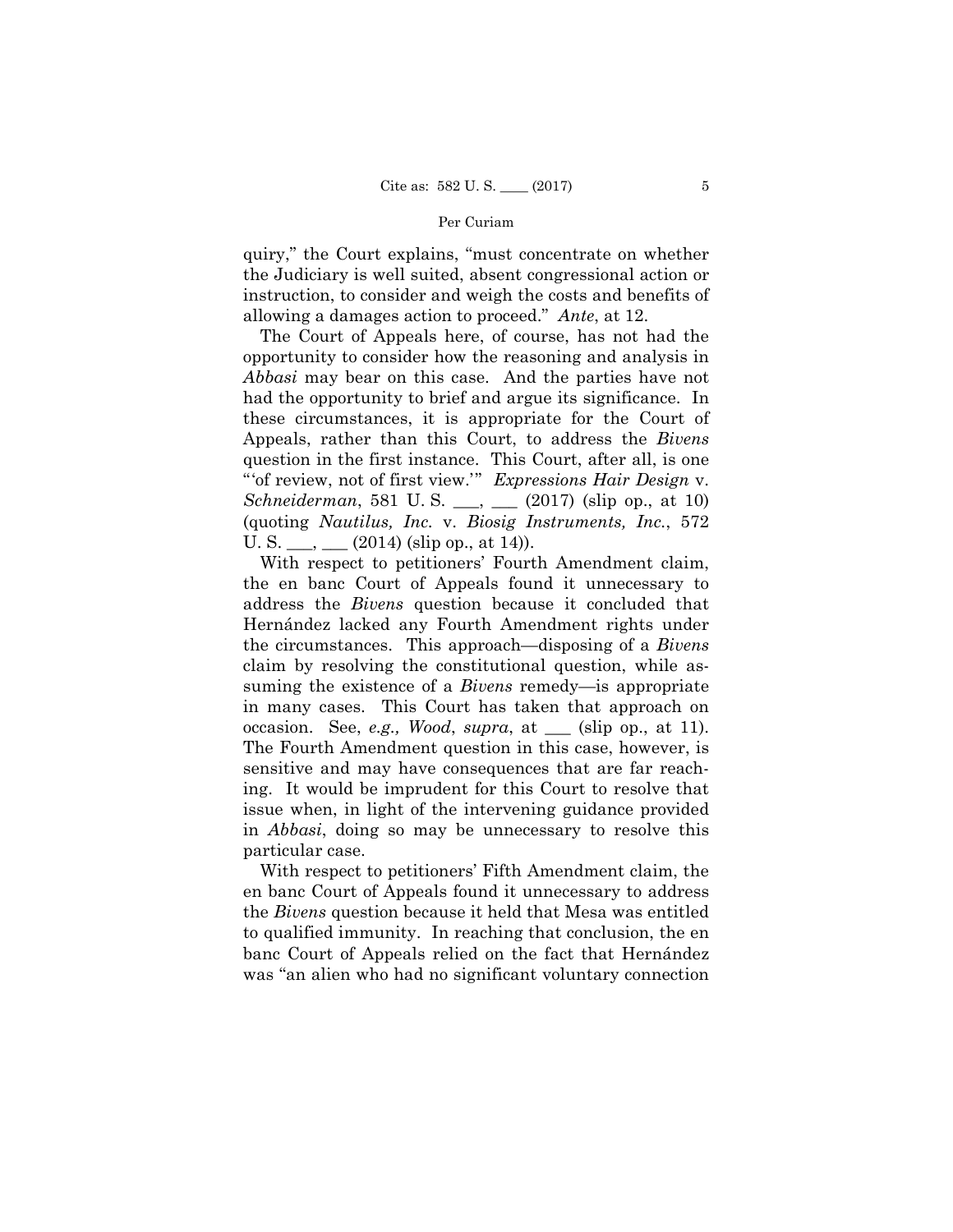## Per Curiam

to . . . the United States." 785 F. 3d, at 120. It is undisputed, however, that Hernández's nationality and the extent of his ties to the United States were unknown to Mesa at the time of the shooting. The en banc Court of Appeals therefore erred in granting qualified immunity based on those facts.

"The doctrine of qualified immunity shields officials from civil liability so long as their conduct 'does not violate clearly established . . . constitutional rights of which a reasonable person would have known.'" *Mullenix* v. *Luna*, 577 U. S. \_\_\_, \_\_\_ (2015) (*per curiam*) (slip op., at 4–5) (quoting *Pearson* v. *Callahan*, 555 U. S. 223, 231 (2009)). The "dispositive inquiry in determining whether a right is clearly established is whether it would be clear to a reasonable officer that his conduct was unlawful in the situation he confronted." *Saucier* v. *Katz*, 533 U. S. 194, 202 (2001). The qualified immunity analysis thus is limited to "the facts that were knowable to the defendant officers" at the time they engaged in the conduct in question. *White* v. *Pauly*, 580 U. S. \_\_\_, \_\_\_ (2017) (*per curiam*) (slip op., at 3). Facts an officer learns after the incident ends whether those facts would support granting immunity or denying it—are not relevant.

Mesa and the Government contend that Mesa is entitled to qualified immunity even if Mesa was uncertain about Hernández's nationality and his ties to the United States at the time of the shooting. The Government also argues that, in any event, petitioners' claim is cognizable only under the Fourth Amendment, and not under the Fifth Amendment. This Court declines to address these arguments in the first instance. The Court of Appeals may address them, if necessary, on remand.

The facts alleged in the complaint depict a disturbing incident resulting in a heartbreaking loss of life. Whether petitioners may recover damages for that loss in this suit depends on questions that are best answered by the Court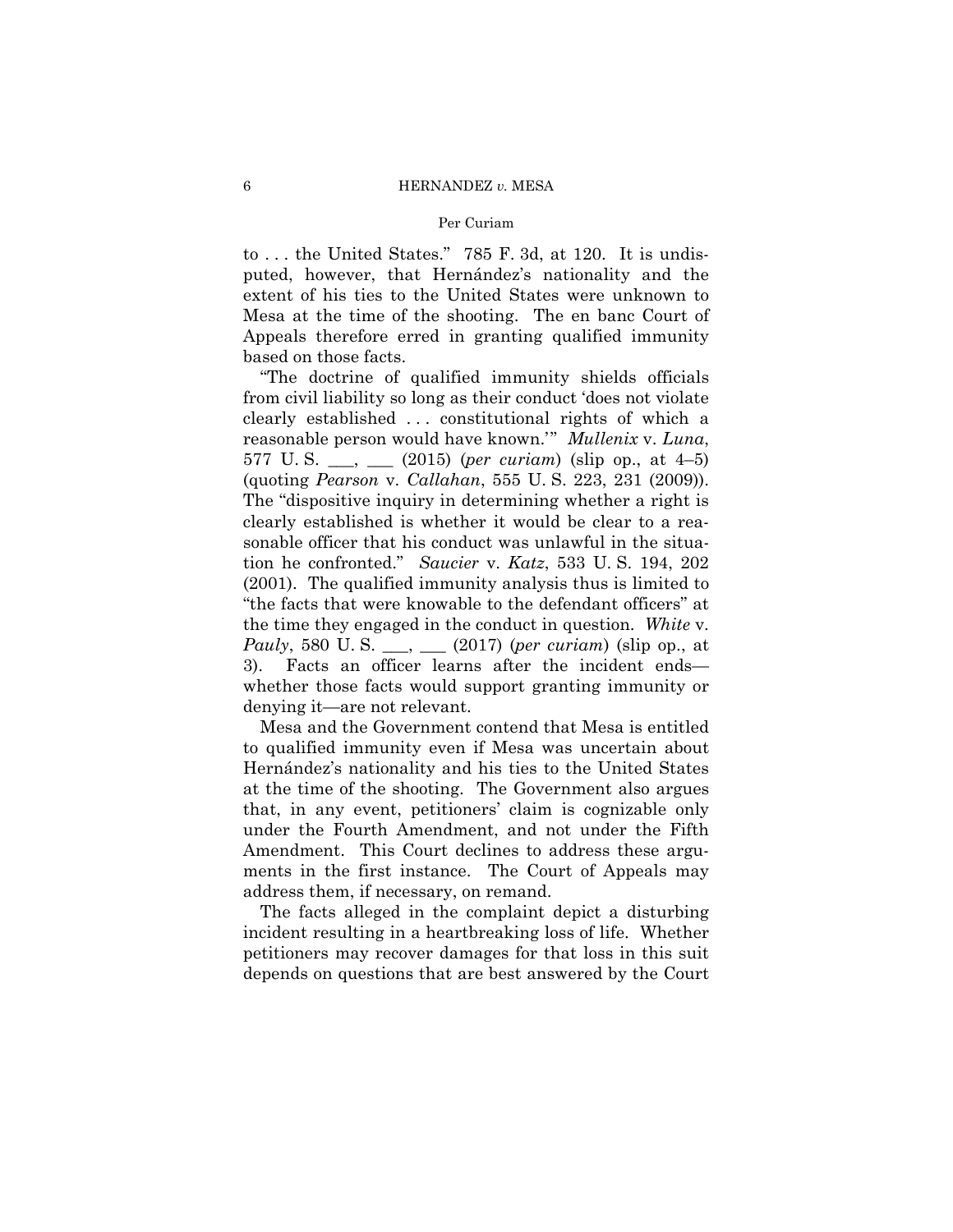of Appeals in the first instance.

The judgment of the Court of Appeals is vacated, and the case is remanded for further proceedings consistent with this opinion.

*It is so ordered.*

 JUSTICE GORSUCH took no part in the consideration or decision of this case.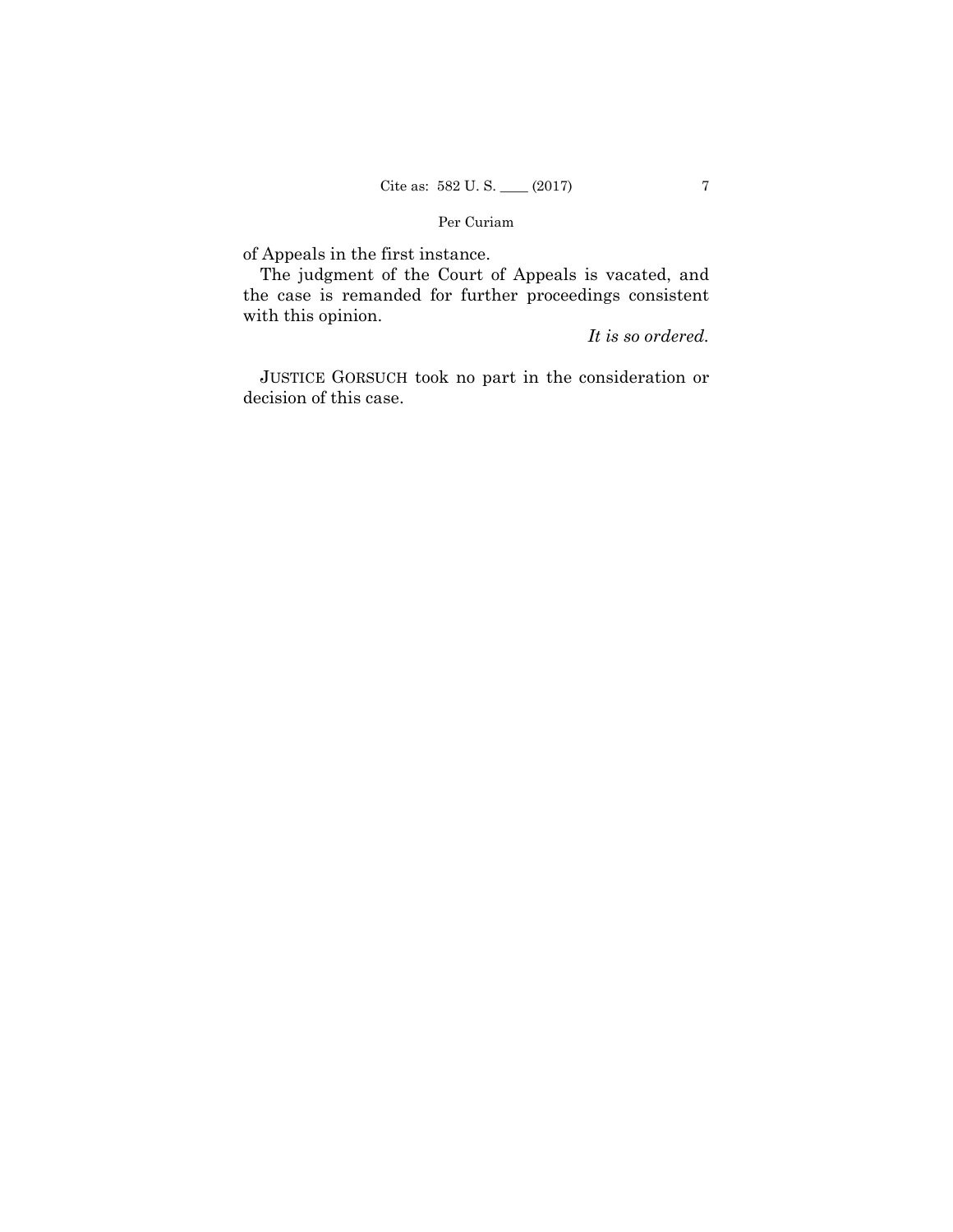THOMAS, J., dissenting

## $\frac{1}{2}$  ,  $\frac{1}{2}$  ,  $\frac{1}{2}$  ,  $\frac{1}{2}$  ,  $\frac{1}{2}$  ,  $\frac{1}{2}$  ,  $\frac{1}{2}$ **SUPREME COURT OF THE UNITED STATES**

## $\frac{1}{2}$  ,  $\frac{1}{2}$  ,  $\frac{1}{2}$  ,  $\frac{1}{2}$  ,  $\frac{1}{2}$  ,  $\frac{1}{2}$ No. 15–118

# JESUS C. HERNANDEZ, ET AL., PETITIONERS *v.* JESUS MESA, JR., ET AL.

# ON WRIT OF CERTIORARI TO THE UNITED STATES COURT OF APPEALS FOR THE FIFTH CIRCUIT

[June 26, 2017]

## JUSTICE THOMAS, dissenting.

 curring in judgment) (internal quotation marks omitted). When we granted certiorari in this case, we directed the parties to address, in addition to the questions presented by petitioners, "[w]hether the claim in this case may be asserted under *Bivens* v. *Six Unknown Fed. Narcotics Agents*, 403 U. S. 388 (1971)." 580 U. S. \_\_\_ (2016). I would answer that question, rather than remand for the Court of Appeals to do so. I continue to adhere to the view that "*Bivens* and its progeny" should be limited "to the precise circumstances that they involved." *Ziglar* v. *Abbasi*, *ante*, at 2 (THOMAS, J., concurring in part and con-This case arises in circumstances that are meaningfully different from those at issue in *Bivens* and its progeny. Most notably, this case involves cross-border conduct, and those cases did not. I would decline to extend *Bivens* and would affirm the judgment of the Court of Appeals on that basis.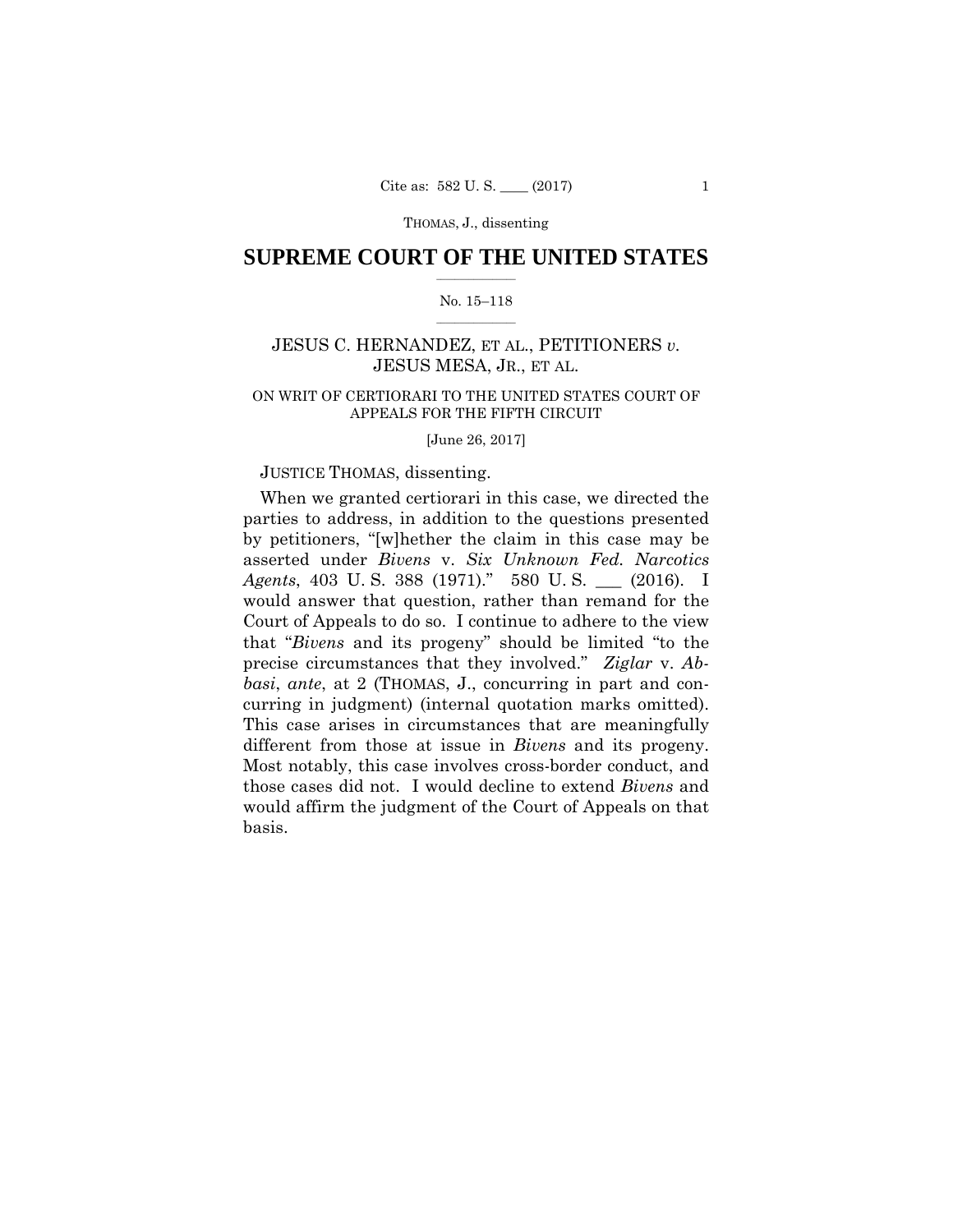BREYER, J., dissenting

## $\frac{1}{2}$  ,  $\frac{1}{2}$  ,  $\frac{1}{2}$  ,  $\frac{1}{2}$  ,  $\frac{1}{2}$  ,  $\frac{1}{2}$  ,  $\frac{1}{2}$ **SUPREME COURT OF THE UNITED STATES**

### $\frac{1}{2}$  ,  $\frac{1}{2}$  ,  $\frac{1}{2}$  ,  $\frac{1}{2}$  ,  $\frac{1}{2}$  ,  $\frac{1}{2}$ No. 15–118

# JESUS C. HERNANDEZ, ET AL., PETITIONERS *v.* JESUS MESA, JR., ET AL.

# ON WRIT OF CERTIORARI TO THE UNITED STATES COURT OF APPEALS FOR THE FIFTH CIRCUIT

[June 26, 2017]

JUSTICE BREYER, with whom JUSTICE GINSBURG joins, dissenting.

The parents of Sergio Adrián Hernández Güereca brought this constitutional tort action against a United States Border Patrol agent, Jesus Mesa, Jr. They claim that Mesa violated their son's constitutional rights when Mesa shot and killed him on June 7, 2010. Hernández and some of his friends had been running back and forth across a Rio Grande River culvert that straddles the border between the United States and Mexico. When Mesa shot him, Hernández had returned to, and was on, the Mexican side of the culvert.

The Court of Appeals, affirming the District Court, held (among other things) that Hernández had no Fourth Amendment rights because he was not a citizen of the United States, he was "on Mexican soil at the time he was shot," and he "had no 'significant voluntary connection' to the United States." *Hernandez* v. *United States*, 785 F. 3d 117, 119 (2015) (*per curiam*) (quoting *United States* v. *Verdugo-Urquidez*, 494 U. S. 259, 271 (1990)). I would reverse the Court of Appeals' Fourth Amendment holding. And, in my view, that reversal would ordinarily bring with it the right to bring an action for damages under *Bivens* v. *Six Unknown Fed. Narcotics Agents*, 403 U. S. 388 (1971). See *Wood* v. *Moss*, 572 U. S. \_\_\_, \_\_\_ (2014) (slip op., at 11)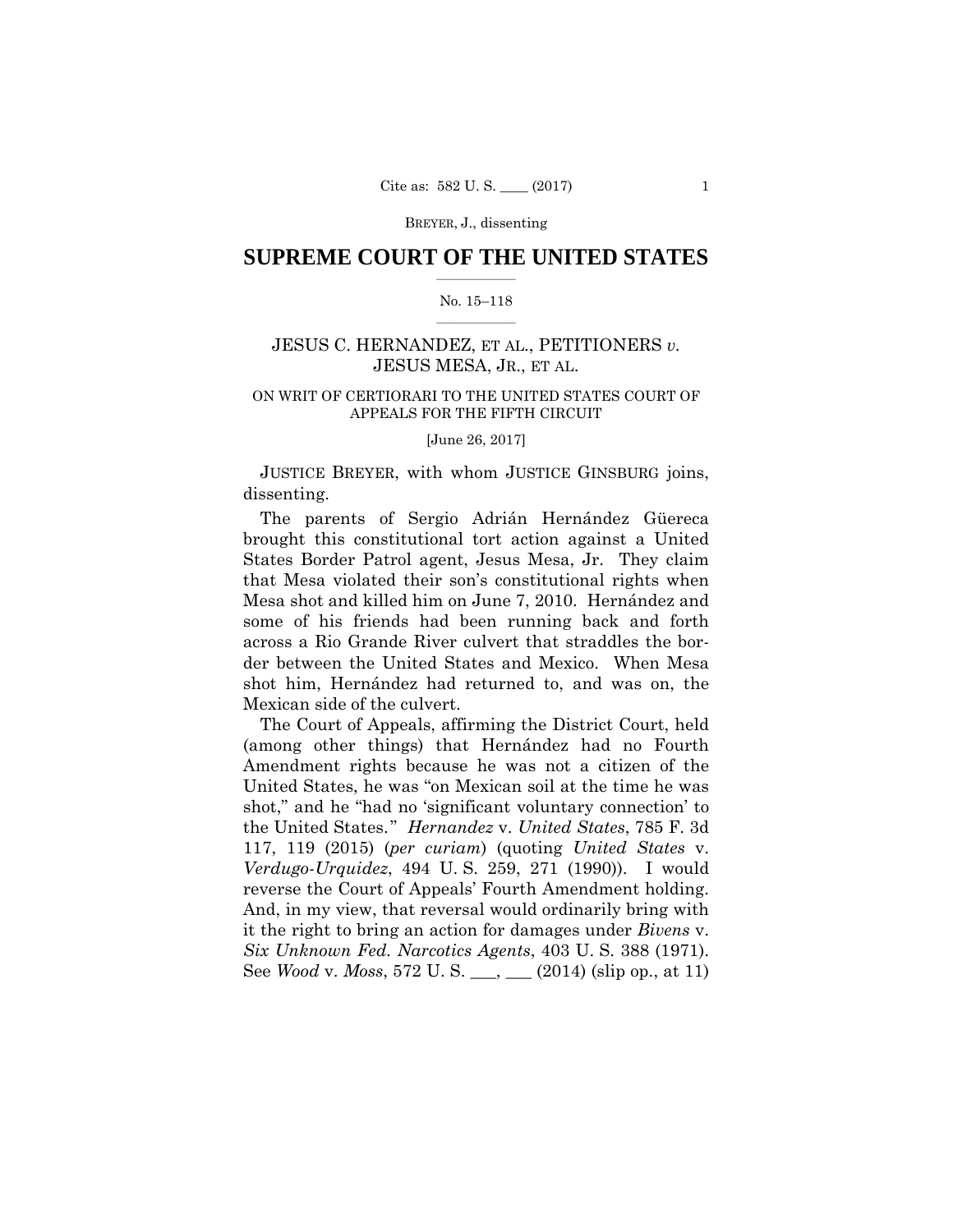### BREYER, J., dissenting

(*Bivens* actions lie for Fourth Amendment violations); *Tennessee* v. *Garner*, 471 U. S. 1, 11 (1985) (officer's application of lethal force when there is no immediate threat to self or others violates the Fourth Amendment). See also *Ziglar* v. *Abbasi*, *ante*, p. 1 (BREYER, J., dissenting).

I recognize that Hernández was on the Mexican side of the culvert when he was shot. But, we have written in a case involving the suspension of habeas corpus that "*de jure* sovereignty" is not and never has been "the only relevant consideration in determining the geographic reach of the Constitution." *Boumediene* v. *Bush*, 553 U. S. 723, 764 (2008). We have added that our precedents make clear that "questions of extraterritoriality turn on objective factors and practical concerns, not formalism." *Ibid.*; see also *id.*, at 759–762. Those factors and concerns here convince me that Hernández was protected by the Fourth Amendment.

First, the defendant is a federal officer. He knowingly shot from United States territory into the culvert. He did not know at the time whether he was shooting at a citizen of the United States or Mexico, nor has he asserted that he knew on which side of the boundary line the bullet would land.

Second, the culvert itself has special border-related physical features. It does not itself contain any physical features of a border. Rather, fences and border crossing posts are not in the culvert itself but lie on either side. Those of Mexico are on the southern side of the culvert; those of the United States are on the northern side. The culvert (where the shooting took place) lies between the two fences, and consists of a concrete-lined empty space that is typically 270 feet wide.

Third, history makes clear that nontechnically speaking, the culvert is the border; and more technically speaking, it is at the least a special border-related area (sometimes known as a "limitrophe" area, see *infra*, at 4). Originally,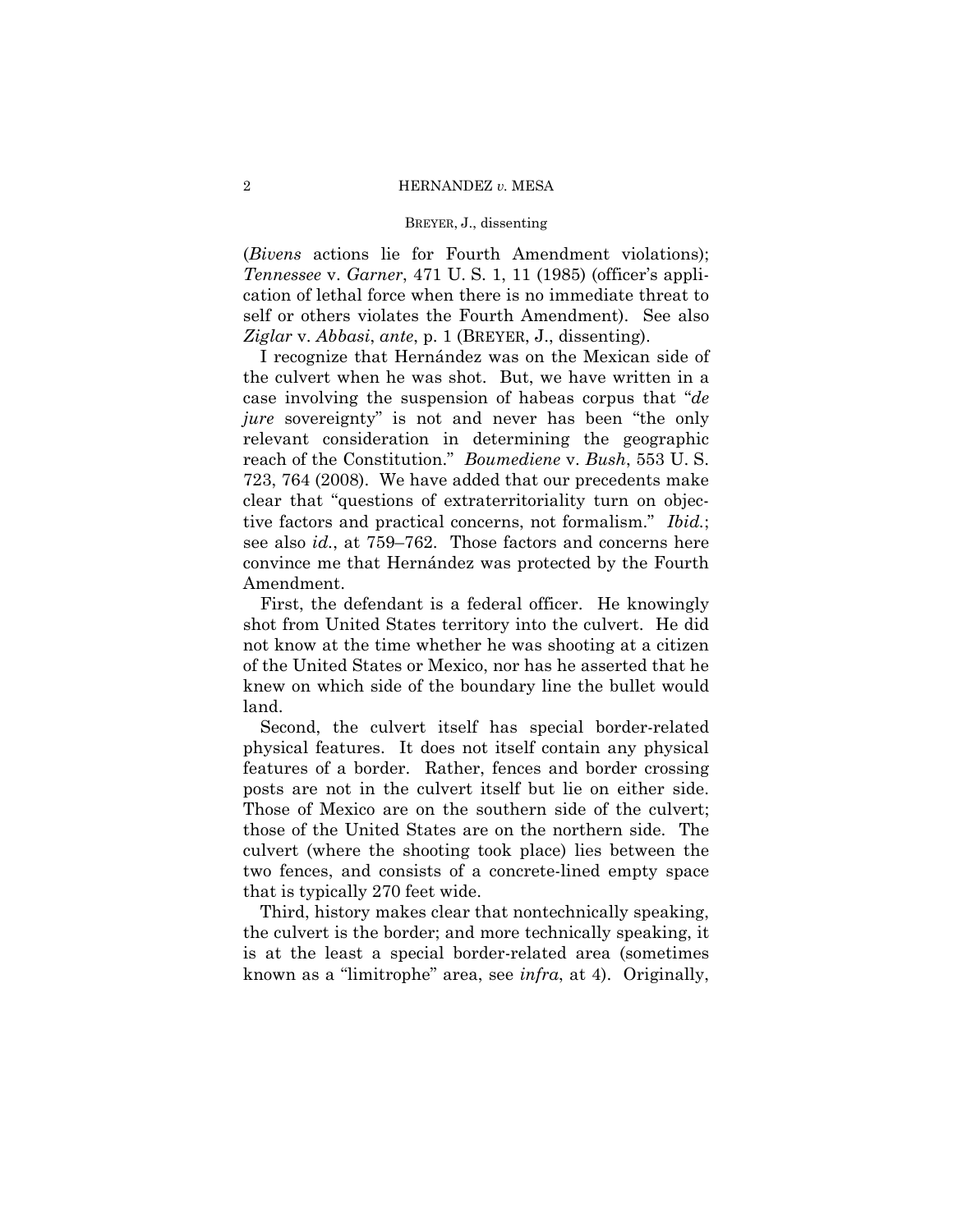### BREYER, J., dissenting

 U. S. T. 23, T. I. A. S. No. 5515 (Chamizal Convention). newyorker.com/news /news -desk/moving-mexican-border the 1848 Treaty of Guadalupe Hidalgo provided that the boundary should run "up the middle" of the Rio Grande River "following the deepest channel." See Art. V, July 4, 1848, 9 Stat. 926. It also provided that "navigation . . . shall be free . . . to the vessels and citizens of both countries." Art. VII, *id.,* at 928. Subsequently the river jumped its banks, setting a new course, and provoking serious disputes about the border's location. See S. Liss, A Century of Disagreement: The Chamizal Conflict 1864– 1964, p. 15 (1965) (the river's "ravages . . . irreparably destroyed any semblance of a discernable United States boundary line in the Ciudad Juarez-El Paso area"). In the 1960's, however, the United States and Mexico negotiated a new boundary. The two nations working together would "relocat[e]" the river channel. Convention for the Solution of the Problem of the Chamizal, Art. 2, Aug. 29, 1963, 15 They would jointly bear the costs of doing so; and they would charge a bilateral commission with "relocation of the river channel . . . and the maintenance, preservation and improvement of the new channel." Art. 9, *id.,* at 26. When final construction of the new channel concluded, President Johnson visited the site to celebrate the "channels between men, bridges between cultures" created by the countries' joint effort. Kramer, A Border Crosses, The New Yorker, Sept. 20, 2014, online at http://www. (all internet materials as last visited June 23, 2017); see also Appendix, fig. 2, *infra* (photograph of President and Mrs. Johnson touring the culvert). That "channel" is the culvert now before us.

Fourth, a jointly organized international boundary commission built, and now administers, the culvert. Once created, the Commission arranged for surveys, acquired rights of way, and built and paved the massive culvert structure. See Appendix, fig. 1, *infra* (typical cross-section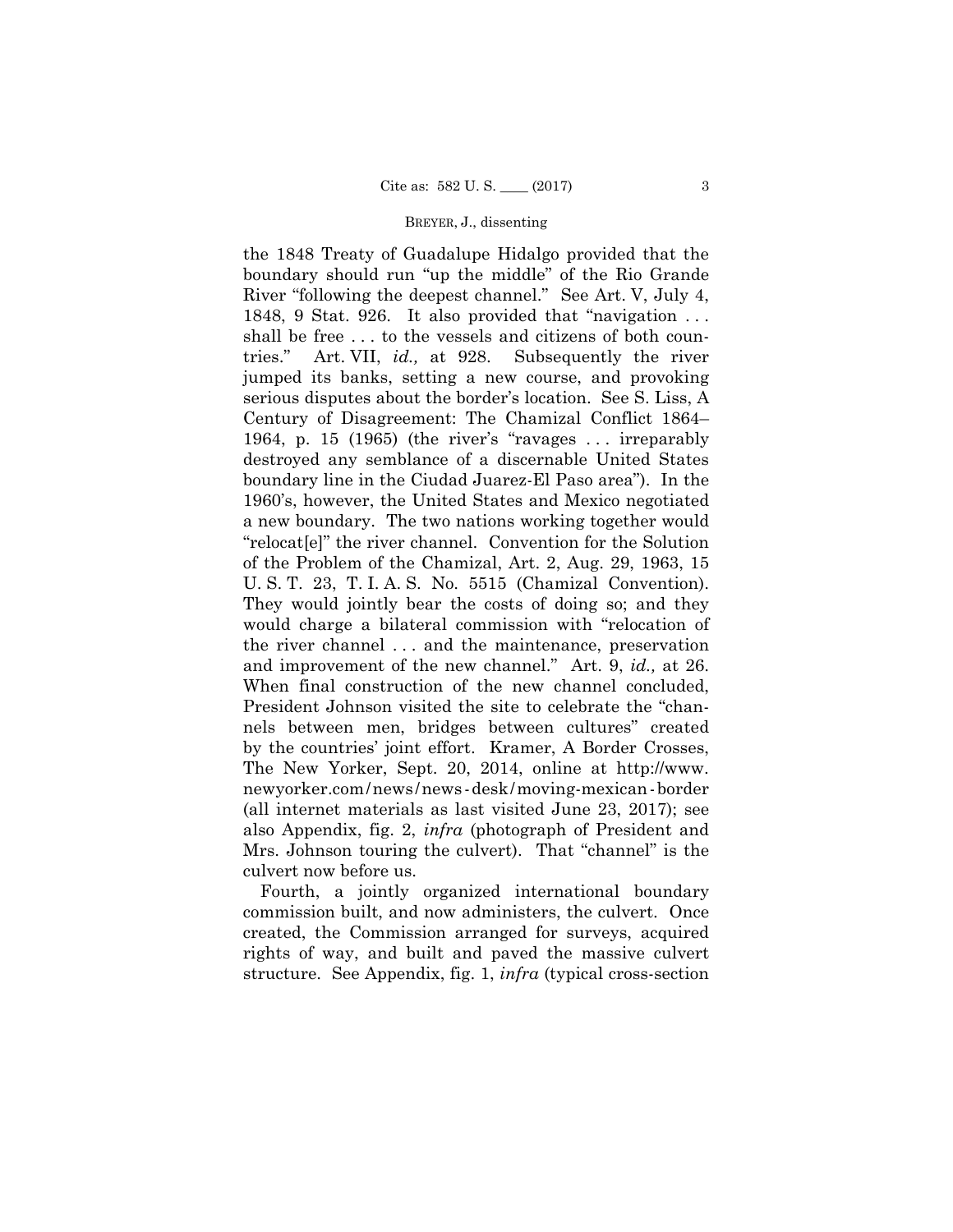### BREYER, J., dissenting

of the proposed concrete "culvert"); see also International Boundary and Water Commission, United States and Mexico, Preliminary Plan (July 25, 1963), Annex to Chamizal Convention, 15 U. S. T., following p. 36. The United States contributed approximately \$45 million of the total cost. See Compliance With Convention on the Chamizal, S. Rep. No. 868, 88th Cong., 2d Sess., 2 (1963); Act To Facilitate Compliance With the Convention Between United States and United Mexican States, §8, 78 Stat. 186. The United States and Mexico have jointly agreed to maintain the Rio Grande and jointly to maintain the "limitrophe" areas. Treaty To Resolve Pending Boundary Differences and Maintain the Rio Grande and Colorado River as the International Boundary, Art. IV, Nov. 23, 1970, 23 U. S. T. 390, T. I. A. S. No. 7313 (Rio Grande and Colorado River Treaty). Today an International Boundary and Water Commission, with representatives of both nations, exercises its "jurisdiction" over "limitrophe parts of the Rio Grande." Treaty of Feb. 3, 1944, Art. 2, 59 Stat. 1224.

Fifth, international law recognizes special duties and obligations that nations may have in respect to "limitrophe" areas. Traditionally, boundaries consisted of rivers, mountain ranges, and other areas that themselves had depth as well as length. Lord Curzon of Kedleston, Frontiers 12–13 (2d ed. 1908). It was not until the late 19th century that effective national boundaries came to consist of an engineer's "imaginary line," perhaps thousands of miles long, but having "no width." Reeves, International Boundaries, 38 Am. J. Int'l L. 533, 544 (1944); see also 1 Oppenheim's International Law 661, n. 1 (R. Jennings & A. Watts eds., 9th ed. 1992). Modern precision may help avoid conflicts among nations, see, *e.g.,* Rio Grande and Colorado River Treaty, preamble, 23 U. S. T., at 373, but it has also produced boundary areas—of the sort we have described—which are "'subject to a special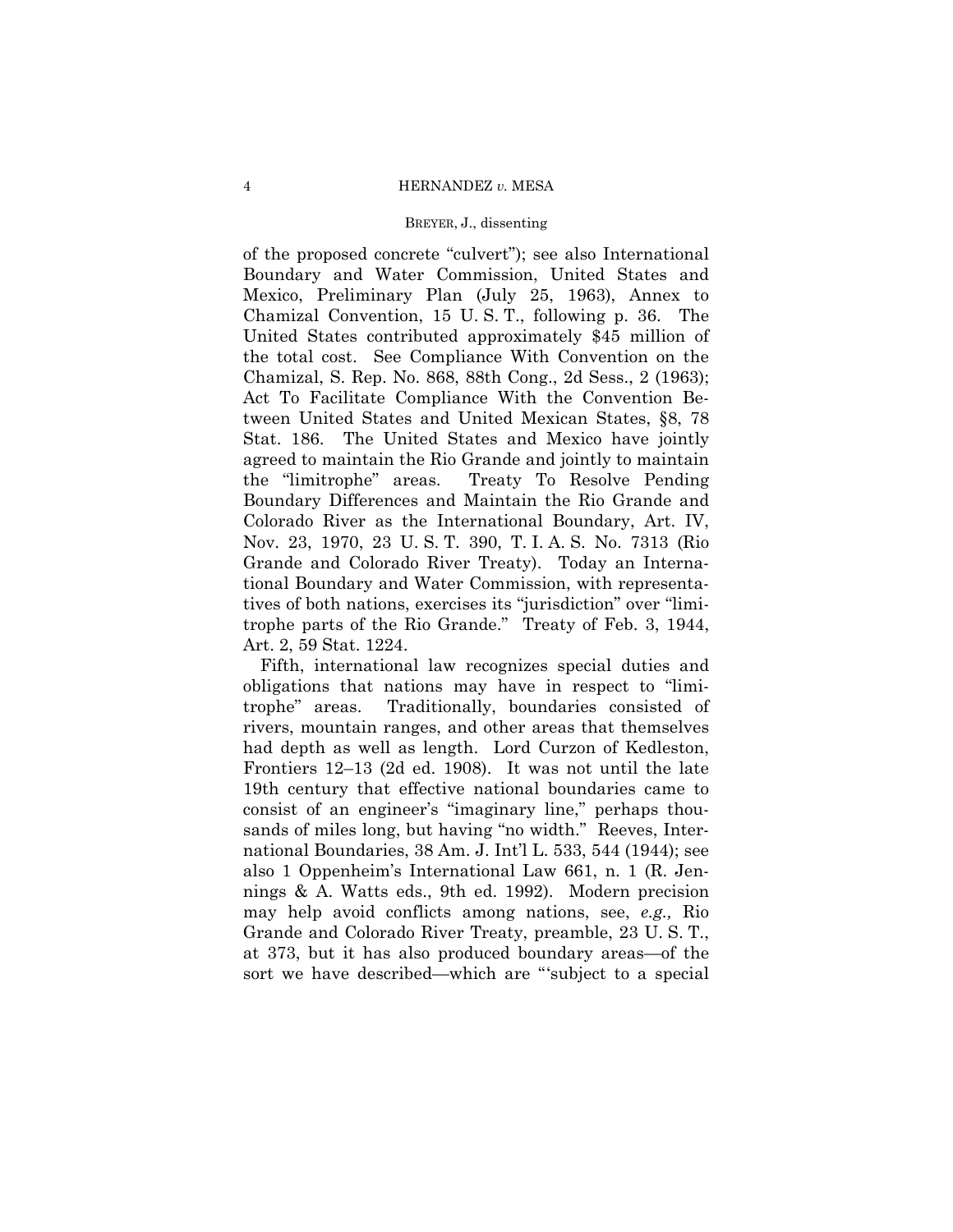### BREYER, J., dissenting

legal, political and economic regime of internal and international law,'" Andrassy, Les Relations Internationales de Voisinage, in The Hague Academy of Int'l Law, 1951 Recuiel des Cours 131 (quoting Paul de Lapradelle, La Frontiere 14 (1928)). Those areas are subject to a special obligation of co-operation and good neighborliness, V. Lowe, International Law 151 (2007) (describing the "regime of *voisinage*," which includes "jointly administered infrastructure facilities . . . co-operation between neighboring police forces . . . bilingual road signs, . . . shared access to common resources," and the like); cf. United Nations Convention on the Law of the Sea, Art. 111(8), Dec. 10, 1982, 1833 U. N. T. S. 396 (requiring compensation for loss arising from the erroneous exercise of a sovereign's right of hot pursuit), as well as express duties of joint administration that adjoining states undertake by treaty.

Sixth, *not* to apply the Fourth Amendment to the culvert would produce serious anomalies. Cf. *Verdugo-Urquidez*, 494 U. S., at 278 (KENNEDY, J., concurring). The Court of Appeals' approach creates a protective difference depending upon whether Hernández had been hit just before or just after he crossed an imaginary mathematical borderline running through the culvert's middle. But nothing else would have changed. The behavior of the United States Border Patrol agent, along with every other relevant feature of this case, would have remained the same. Given the near irrelevance of that midculvert line (as compared with the rest of the culvert) for most borderrelated purposes, as well as almost any other purpose, that result would seem anomalous.

Moreover, the anomalies would multiply. Numerous bridges span the culvert, linking El Paso and Ciudad Juarez. See Chamizal Convention, Arts. 8–10, 15 U. S. T., at 25–26. "Across this boundary thousands of Americans and Mexicans pass daily, as casually as one living inland crosses a county line." Liss, *supra,* at 4; Semuels, Cross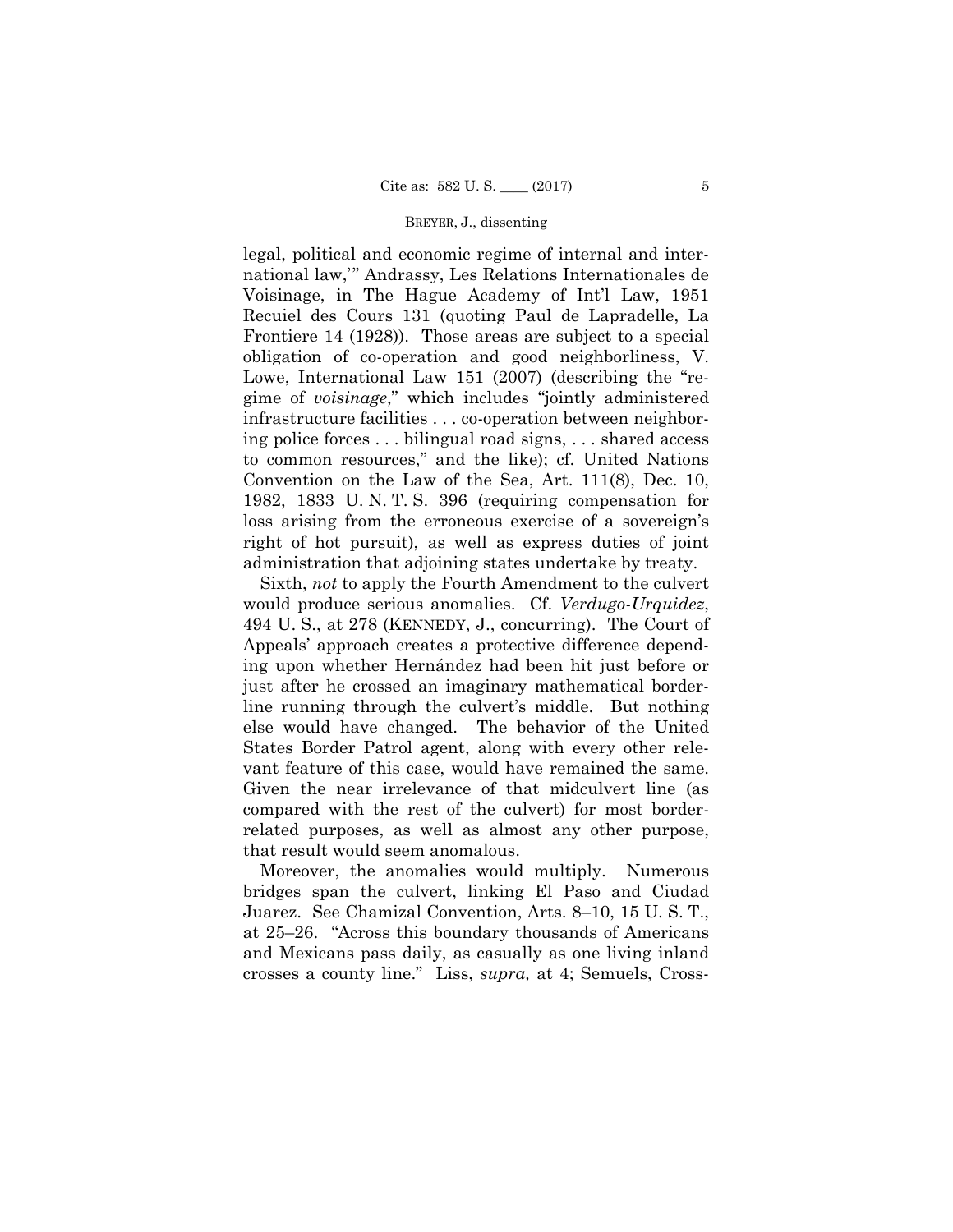### BREYER, J., dissenting

 business/archive/2016/01/crossing-the-mexican-americaning the Mexican-American Border, Every Day, The Atlantic, Jan. 25, 2016, online at https://www.theatlantic.com/ border-every-day/426678/; Brief for Border Scholars as *Amici Curiae* 21–22 (Fifty-five percent of households in the sister cities cross the border to comparison shop for everyday goods and Mexican shoppers spend \$445 million each year in El Paso businesses). It does not make much sense to distinguish for Fourth Amendment purposes among these many thousands of individuals on the basis of an invisible line of which none of them is aware.

These six sets of considerations taken together provide more than enough reason for treating the entire culvert as having sufficient involvement with, and connection to, the United States to subject the culvert to Fourth Amendment protections. I would consequently conclude that the Fourth Amendment applies.

Finally, I note that neither court below reached the question whether *Bivens* applies to this case, likely because Mesa did not move to dismiss on that basis. I would decide the Fourth Amendment question before us and remand the case for consideration of the *Bivens* and qualified immunity questions. See *Ziglar* v. *Abbasi*, *ante*, p. 1; but see *ante*, p. 1 (BREYER, J., dissenting).

For these reasons, with respect, I dissent.